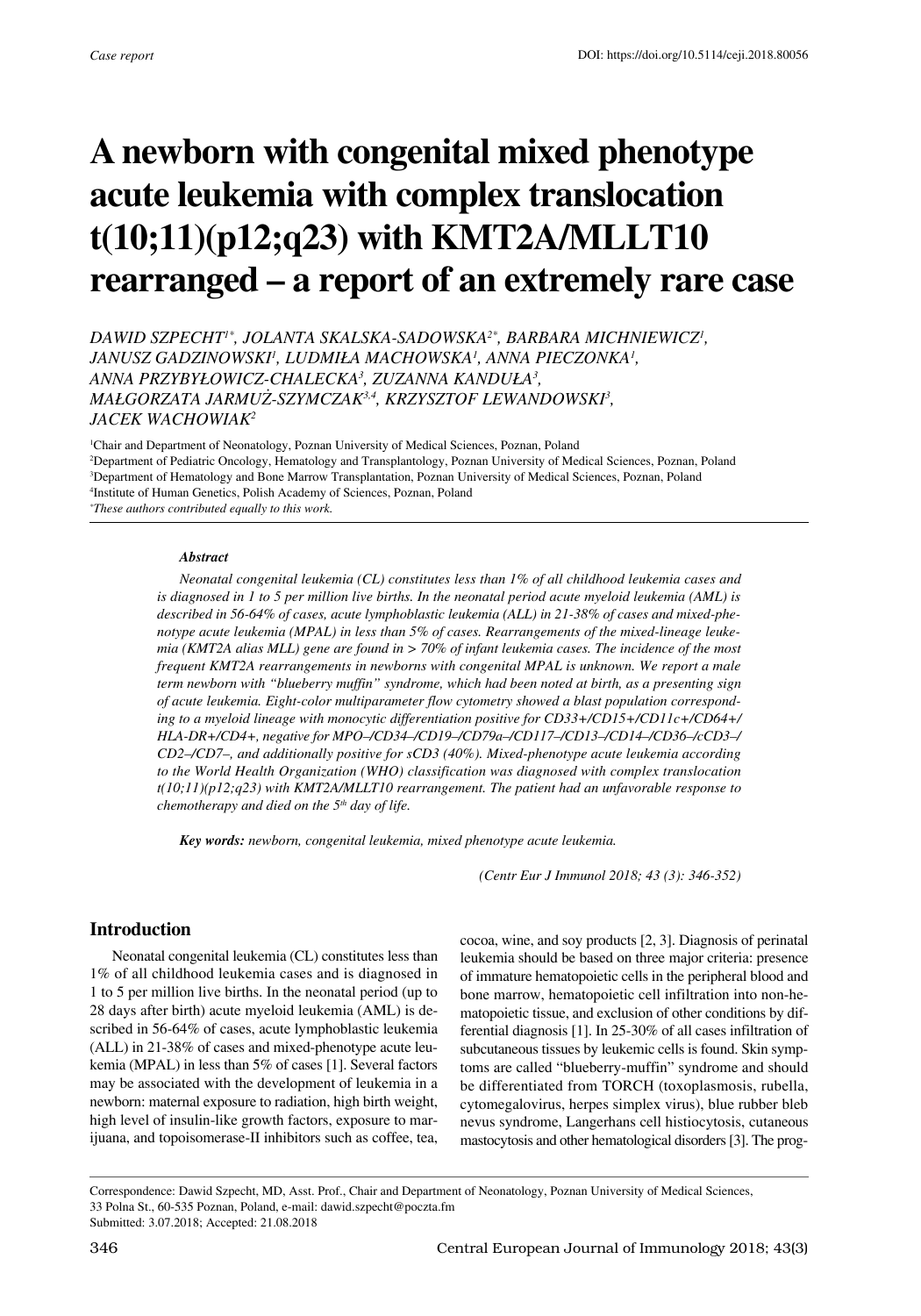nosis of CL remains poor, although spontaneous remissions are observed [4].

Rearrangements of the mixed-lineage leukemia (*KMT2A* alias *MLL*) gene are found in > 70% of infant leukemia cases and generally confer a poor prognosis. There are more than 120 known fusion partners of *KMT2A* having some correlation with disease phenotype and prognosis. AF4/*KM-T2A* fusion, a result of a  $t(4,11)(q21,q23)$  translocation, is responsible for approximately 50% of cases of infant acute leukemias. *ALL1*-fused from chromosome 9 (AF9) and eleven-nineteen leukemia (*ENL*) are the second and third most common fusion partners of *KMT2A*, and these fusions arise from the  $t(9,11)(p22,q23)$  and  $t(11,19)(q23,p13.3)$  translocations [5]. The incidence of the most frequent *KMT2A* rearrangements in newborns with congenital MPAL is unknown. The first neonatal case report of congenital MPAL in the literature was described in 2015. However, in this case cytogenetic analysis showed a normal female karyotype, and FISH results for translocations or deletions involving the *KMT2A* gene and for monosomy 7 or 7q deletions were negative [6].

# **Case report**

## **Clinical course**

We report a case of a male infant born in the Clinical Hospital of Gynecology and Obstetrics at the Poznan University of Medical Sciences at 40 weeks of gestation to a 38-year-old gravida 1 mother, whose pregnancy had been uncomplicated. The detailed history for maternal exposure to mutagenic agents or an underlying genetic predisposition for malignancy was negative. The infant was delivered via caesarean section for fetal decelerations following the spontaneous onset of labor. Apgar scores were 4 and 8 at 1 and 5 minutes of life, respectively. After the birth in the 3rd minute of life the neonate was intubated due to respiratory insufficiency and was admitted to the Neonatal Intensive Care Unit, Department of Neonatology, Poznan University of Medical Sciences. Initial examination of the skin confirmed diffuse, multiple dome-shaped, bluish-red violaceous, non-tender papules and nodules (blueberry muffin appearance) and multiple petechiae (Fig. 1). There was decreased spontaneous movement associated with decreased muscle tone of upper and lower extremities.

On the 2nd day of life the patient was extubated, and on non-invasive ventilation support transported to the Department of Pediatric Oncology, Hematology and Transplantology (DPOHT), Poznan University of Medical Science. On admission, the clinical condition of the neonate was severe, with respiratory distress, poor activity, multiple skin hemorrhages, and generalized neonatal scleroderma. Laboratory findings indicated hypoxemia, lactic acidosis and coagulopathy. Cranial ultrasound showed increased periventricular echogenicity. In abdominal



**Fig. 1.** Multiple dome-shaped, bluish-red violaceous, non-tender papules and nodules (blueberry muffin appearance) and multiple petechiae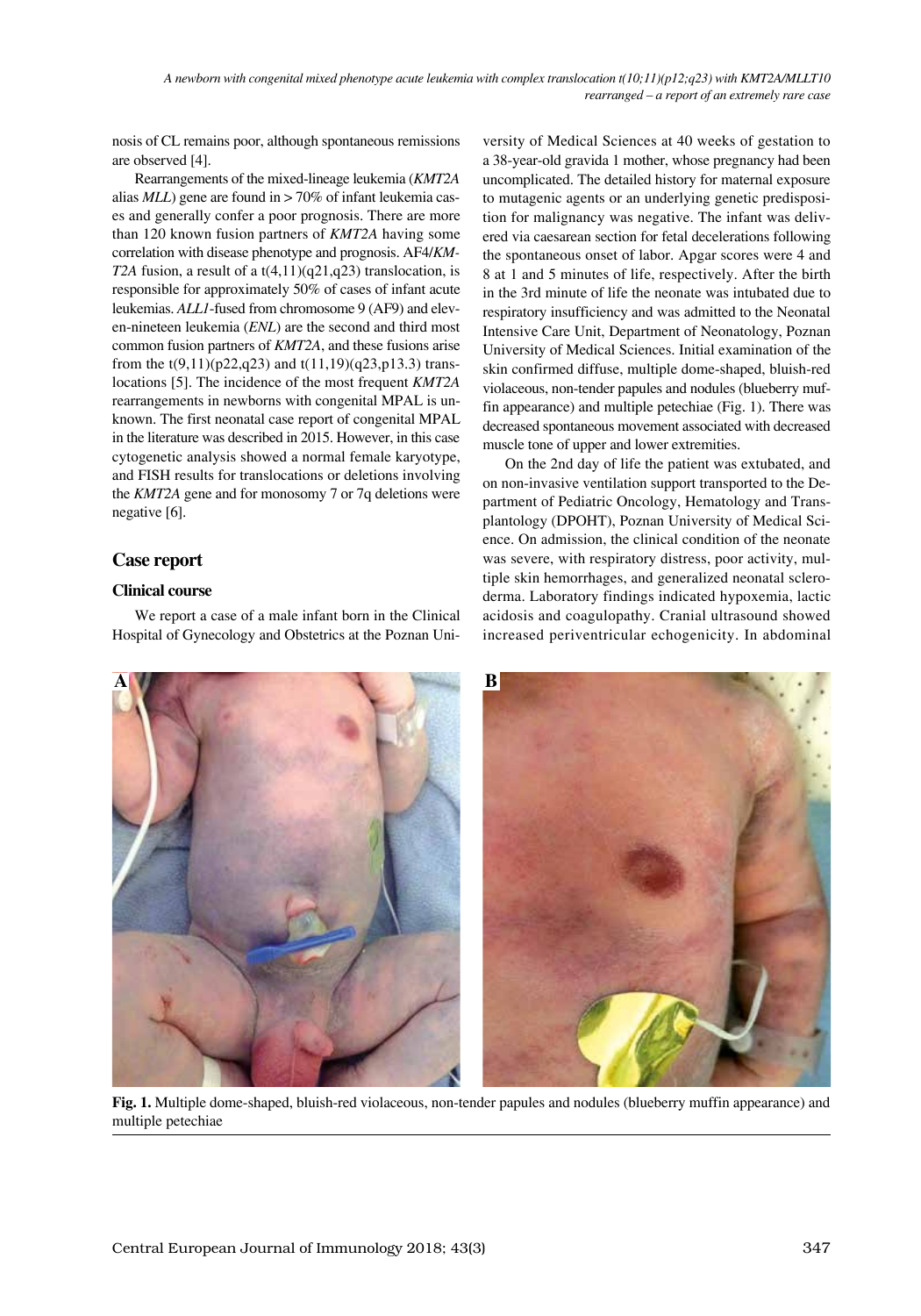ultrasound hepatosplenomegaly was found. Pleural and testicular ultrasound results were normal.

#### **Laboratory, flow cytometry and genetic findings**

Initial laboratory studies done in the first hours of life showed hyperleucocytosis (91.6 G/l, normal range: 8-30 G/l), anemia (hemoglobin level – 7.1 mmol/l, normal range: 8.3-12.4 mmol/l; hematocrit – 0.317 l/l, normal range 0.396-0.573 l/l) and thrombocytopenia (20 G/l, normal range: 114-449 G/l). Laboratory findings specific for tumor lysis syndrome, including elevated uric acid level (9.3 mg/dl, normal range: 3-5 mg/dl), were found.

Bone marrow aspiration performed on the 1st day of life showed infiltration by leukemic cells (48%), predominantly promonocytes. Eight-color multiparameter flow cytometry showed a blast population corresponding to a myeloid lineage with monocytic differentiation positive for CD33+/ CD15+/CD11c+/CD64+/HLA-DR+/CD4+, negative for MPO–/CD34–/CD19–/CD79a–/CD117–/CD13–/CD14–/ CD36–/cCD3–/CD2–/CD7–, and additionally positive for sCD3 (40%). Mixed-phenotype acute leukemia (MPAL) according to the WHO classification was diagnosed [7].

Chromosomal analysis of a peripheral blood sample was performed on 23 metaphases, two of which showed a normal karyotype. Translocation involving the p and q arm of chromosome 10 and the q arm of chromosome 11 was detected in 21 metaphases (86%). The translocation was found as the sole abnormality in 6 metaphases and with additional monosomies in the remaining 10 hypodiploid and 5 hyperhaploid ones. Interphase FISH study confirmed 11q23 rearrangement (*KMT2A* gene locus) in 80% of interphase nuclei examined. Metaphase FISH with a *KMT2A* probe showed a 3'KMT2A signal (red) on the short arm of derivative chromosome  $10$  (der(10)) and 5'KMT2A on derivative 11 (Fig. 2C), a WCP10 probe was present on  $der(10)$  and on derivative 11  $(der(11))$ (Fig. 2D), and additionally a 10qtel probe (D10S2290) was present on the q arm of the normal chromosome 10 and the long arm of der(10) (Fig. 2). The karyotype was defined as:



**Fig. 2. A)** G-banding patterns of chromosomes 10 and 11; **B)** G-banding patterns of chromosomes 10 and 11 with graphic interpretation of rearrangements involving 10p, 10q and 11q; **C)** Fluorescence *in situ* hybridization (FISH) using MLL break-apart probe on a metaphase showed a KMT2A rearrangement – split signal (red and green) and the normal colocalized red-green signal; **D)** FISH using MLL break-apart probe and whole chromosome painting probe for chromosome 10 (WCP10) reveals translocation of 10q to 11q; **E)** FISH using 10q telomere probe (D10S2290) and 11 centromere probe (CEP11) reveals 10qtel probe signals on normal 10 and der(10) chromosomes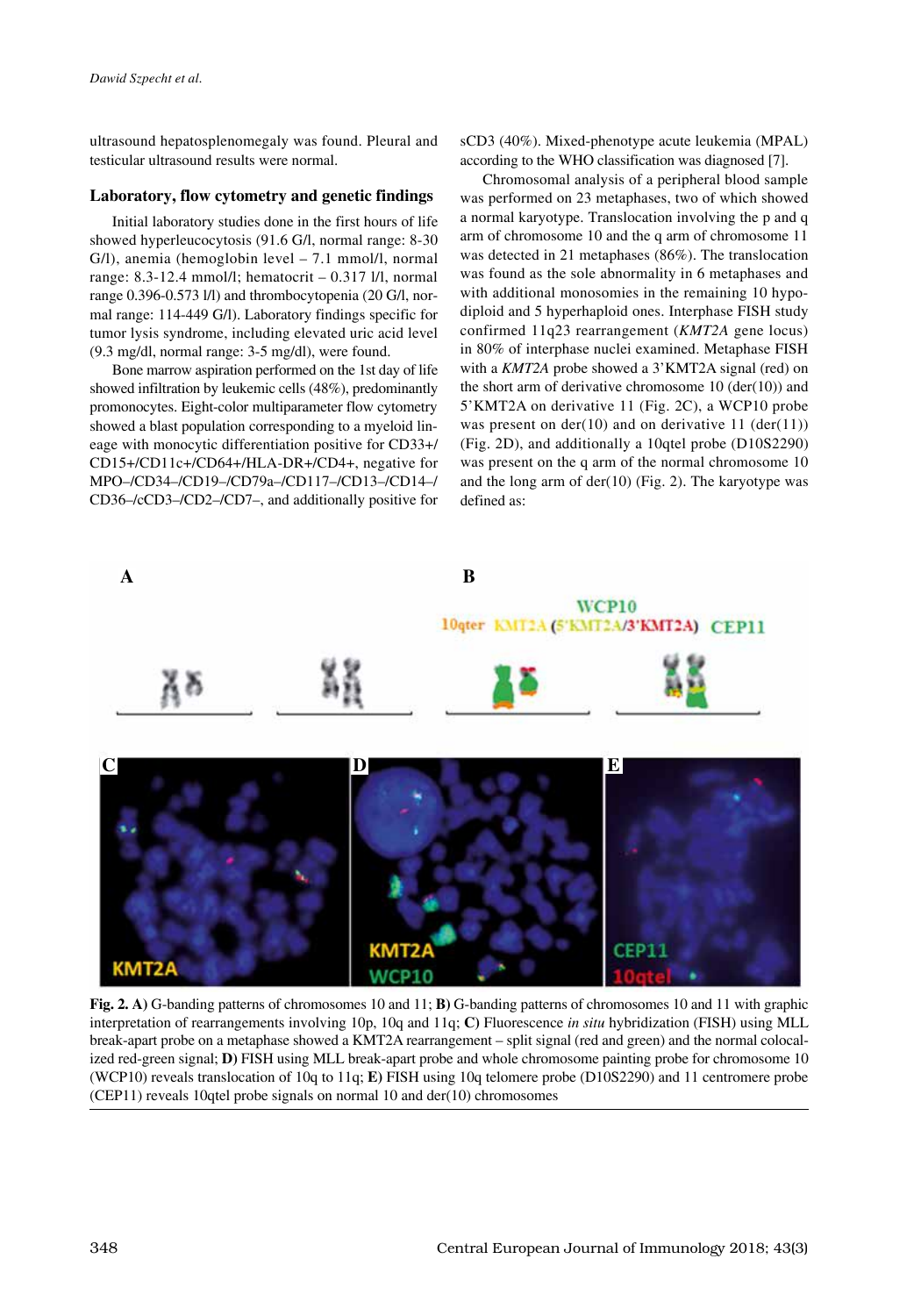$46, XY, der(10)(?::p12 \rightarrow q?::q?), der(11)$  $(11pter \rightarrow 11q23::10q?24 \rightarrow 10q?)[6]/43 \sim 45, XY, 1[2]$ ,-6[2],der(10)(?::p12→q?::q?)[10],der(11)  $(11pter \rightarrow 11q23::10q?24 \rightarrow 10q?)[10]$ ,-16[2],-19[3],-21[5][cp10]/32~34,X,-Y[2],-1[2],-2[2],-3[2],-5[3],-  $6[2]$ ,-7[3],der(10)(?::p12→q?11.2::?)[4], der(11) (11pter→11q23::10q?24→10q?)[4],-11[4],-15[5],-16[2],- 17[4],-18[4],-18[3],-19[4],-20[3],-21[5],-22[5][cp5];

ish der(10)(?::10p12 $\rightarrow$ 10q?)(3'MLL+,wcp 10+,D10S2290+), der(11)(11pter→11q23::10q?24→10q?) (D11Z1+,5'MLL+,3'MLL-,wcp10+)/46,XY[2].

To confirm the cytogenetic findings and identify the *KMT2A* gene partner multiplex RT-PCR was performed. Total RNA was isolated from mononuclear cells from a peripheral blood sample using TRIzol reagent, then reverse transcribed with the SuperScript VILO cDNA Synthesis Kit. Multiplex RT-PCR was performed according to the protocol proposed by Burmeister *et al*. [8]. Amplified products were analyzed using a QIAxcel DNA high resolution cartridge. The results indicated *MLLT10* as a *KMT2A* partner gene. The observed amplicon contained a t(10;11) (p12;q23) translocation.

#### **Treatment and outcome**

Treatment included hydration, erythrocyte and thrombocyte transfusions, correction of acidosis and coagulation imbalances, empirical antibiotics and antimycotics. The patient received rasburicase and chemotherapy with lowdose Ara-C (0.5 mg/kg/day) on the basis of predominantly monocytic differentiation of the leukemic clone. Due to respiratory deterioration and progressive pulmonary hypertension re-intubation was necessary 4 hours later and the patient was referred to an intensive care unit for mechanical ventilation with nitrogen monoxide inhalation. After transient improvement with normalization of blood gas results, WBC dropped to 8 × 109 /l and lactate decreased from 12 to 8 mmol/l, and on the 3rd day the neonate became hypotensive. The Ara-C dose was increased to 1.0 mg/kg/day and continued until the 4th day of life. Despite continuous infusion of dobutamine, massive circulatory deterioration with recurrence of pulmonary hypertension and WBC increase to  $76 \times 10^9$ /l occurred. On the 5th day of life, due to therapy resistance, persisting leucocytosis and progressive respiratory and circulatory insufficiency, the hospital ethics committee determined that it was permissible to withdraw oncological treatment. The neonate died a few hours later.

### **Discussion**

Clinical presentation of our patient shares all the most common symptoms of CL [9-13]. Rearrangement of the *KMT2A* gene at chromosome 11q23 as the primary clonal genetic defect in the present case along with immunophenotype with dominant monocytic characteristics expressed by CD11c+/CD15+/CD33+/CD64+ also falls into a set of the most common features of CL [7]. However, co-expression of T-ALL-associated antigen CD3 suggested origin in a stem cell not fully committed to myeloid differentiation [7].

Translocation  $t(10;11)(p12;q23)$  identified in the patient accounts for approximately 10% of all *KMT2A*-rearranged AML cases and is the second most common translocation in pediatric *KMT2A*-rearranged AML [14]. It is mostly associated with subtype FAB M5, rarely reported in other AML subtypes, therapy-related AML, MPAL, and B-cell acute lymphoblastic leukemia (B-ALL). Association of this aberration with T-cell acute lymphoblastic leukemia (T-ALL) is reported extremely rarely [2, 15]. This recurrent rearrangement involves the *KMT2A* gene (alias *MLL*) on chromosome 11 band q23 with the *MLLT10* (previously called *AF10*) gene at 10p12 to produce the *KMT2A*/ *MLLT10* fusion transcript [2, 16]. Unlike in translocations involving the majority of over 120 known *KMT2A* partners [17], *KMT2A* and *MLLT10* are in opposite transcriptional directions, which means that complex rearrangements with three or more breaks are often required to yield the functional fusion. Thus, combined cytogenetic, molecular and FISH analyses are necessary for an accurate diagnosis [18-20]. In the studied case the aberration affected not only the 10p12 locus but also a locus on the long arm of chromosome 10, while more precise clarification was unavailable. This translocation should be distinguished from other rare rearrangements known in infant leukemia fusing the *KMT2A* gene with genes localized in the close vicinity to *MLLT10*: *NEBL* or *ABI1* [18, 21]. In a study of 756 children with *KMT2A-*rearranged AML, translocation  $t(10;11)(p12;q23)$  was established as an independent predictor of unfavorable prognosis with 5-year event-free survival (EFS) and overall survival (OS) of 32% each and probability of cumulative incidence of relapse of 52% [14]. However, the prognostic significance of this genetic entity may not be fully recognized due to molecular heterogeneity of the translocation and the small number of documented cases, including very sparse data on leukemia of neonates, which are presented in Table 1 [2, 22-24].

Leukemia with a blast population expressing antigens of more than one lineage is defined as MPAL and accounts for < 5% of pediatric leukemia cases [25]. MPAL *KMT2A-* (alias *MLL-*) rearranged is a separate entity according to the World Health Organization (WHO) classification with the incidence estimated at 12-18% of all MPAL cases in children [26]. There is strong molecular evidence that *KMT2A* abnormalities occur *in utero* and both *KMT2A* rearranged leukemia and MPAL may originate very early during hematopoietic differentiation from stem cells with bipolar lymphoid and myeloid differentiation potential [27]. Diagnosis of MPAL is based on a scoring system first published by European Group for Immunological Characterization of Acute Leukemias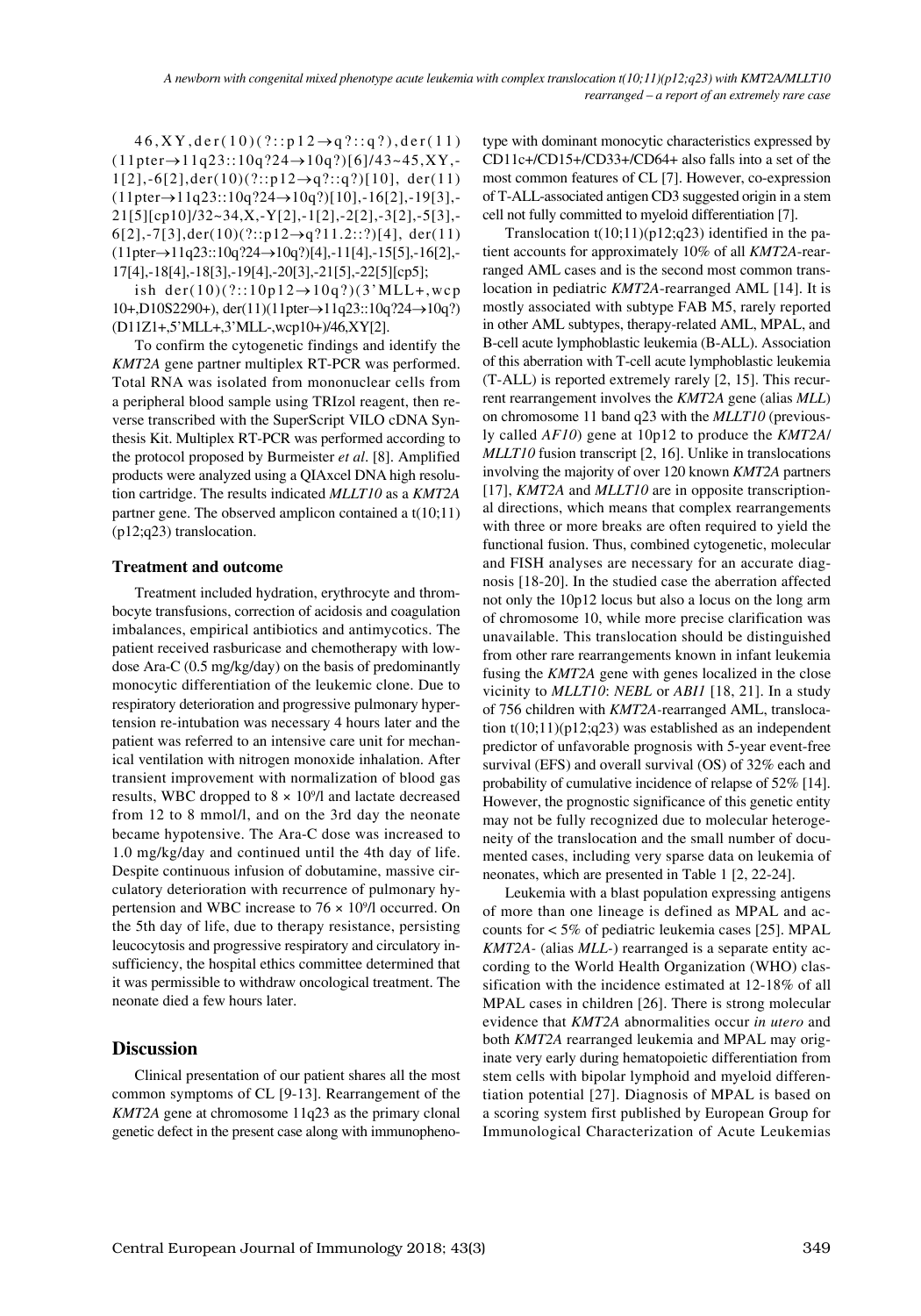| Ref.   | Age        | <b>Type of leukemia</b>                                                 | Details of rearrangement                                                                                            | Diagnostic tools                     | <b>Therapy</b>                                      | Outcome                                                                                               |
|--------|------------|-------------------------------------------------------------------------|---------------------------------------------------------------------------------------------------------------------|--------------------------------------|-----------------------------------------------------|-------------------------------------------------------------------------------------------------------|
| [22]   | 0.04<br>yr | AML<br>FAB M5                                                           | Insertion of $11q23$ into $10p$                                                                                     | <b>FISH</b>                          | AML MM-<br>2000 protocol<br>and auto-HSCT           | EFS and OS 10.3 mo                                                                                    |
| [23]   | ng         | $preB-ALL$                                                              | Interstitial insertion of MLLT10<br>gene into 11q23                                                                 | Karyotyping<br><b>FISH</b><br>RT-PCR | <b>AIEOP ALL</b><br>9502 protocol                   | EFS and OS 24 mo,<br>severe cardiotoxicity                                                            |
| $[24]$ | 10<br>days | Intestinal<br>myeloid sarcoma<br>consistent with an<br>undifferentiated | KMT2 rearrangement in<br>intestinal infiltration                                                                    | <b>FISH</b>                          | Spontaneous<br>remission<br>of neonatal<br>symptoms | at 5 months age full blown<br>AML FAB M5 KMT2A/<br>MLLT10-positive treated<br>with allo-HSCT post AML |
|        |            | leukemia with<br>partial monoblastic<br>differentiation                 | KMT2A/MLLT10 fusion<br>transcript positive in bone<br>marrow, while FISH negative<br>for <i>KMT2A</i> rearrangement | <b>RT-PCR</b>                        |                                                     | BFM 2012 protocol;<br>EFS and OS 9 mo                                                                 |

**Table 1.** Summary of the clinicopathologic findings of three neonatal cases of KMT2A/MLLT10-positive leukemia reported in literature

*AML – acute myeloid leukemia, FISH – fluorescent in situ hybridization, RT-PCR – reverse transcription-polymerase chain reaction, EFS – event-free survival, OS – overall survival*

**Table 2.** Summary of clinicopathologic findings of two neonatal mixed-phenotype acute leukemia (MPAL) cases reported in literature

|                                      | Ref. [25]                                                                             | Ref. [6]                                                                                                                                                                                                                            |  |
|--------------------------------------|---------------------------------------------------------------------------------------|-------------------------------------------------------------------------------------------------------------------------------------------------------------------------------------------------------------------------------------|--|
| Type of publication                  | Study of 35 childhood MPAL cases in children                                          | Case report                                                                                                                                                                                                                         |  |
| Age                                  | 2 days                                                                                | 10 days                                                                                                                                                                                                                             |  |
| History and clinical<br>presentation | Not given                                                                             | Twin, product of <i>in vitro</i> fertilization pregnancy, dermal<br>nodules, peripheral facial nerve palsy                                                                                                                          |  |
| Immunophenotype                      | CD19, CD22, CD24,<br>cyCD79a<br>CD56 TdT CD11b, CD13, CD14, CD33, CD36,<br>CD64, CD6  | Bone marrow: (CD45) 85.4%, CD3 62.8%, CD5 63.7%, CD7<br>68.3%, and CD10, CD13, CD15, CD19, CD20, CD22, CD33,<br>CD34, CD79a, CD117, Tdt, and HLA-DR negative;<br>Skin biopsy: MPO positive and TdT/CD117/S-100 and CD1a<br>negative |  |
| Type of MPAL                         | Bilineal B-lymphoid/myeloid                                                           | Bilineal T-lymphoid/myeloid                                                                                                                                                                                                         |  |
| Cytogenetics                         | 46,XY,t(9;11)(p13;q23)18/46,XY2                                                       | 46, XX; FISH for 11q23 and chromosome 7 aberrations<br>negative                                                                                                                                                                     |  |
| Initial therapy                      | Standard protocol for AML                                                             | Interfant-99 protocol                                                                                                                                                                                                               |  |
| Response                             | Non-responder                                                                         | Not achieved                                                                                                                                                                                                                        |  |
| Additional therapy and<br>outcome    | Protocol for ALL $\rightarrow$ CR (MRD+) HSCT $\rightarrow$ toxic<br>death, OS 0.4 yr | Toxic death at $15th$ day of therapy                                                                                                                                                                                                |  |

*AML – acute myeloid leukemia, ALL – acute lymphoblastic leukemia, HSCT – hematopoietic stem cell transplantation, OS – overall survival, FISH – fluorescent in situ hybridization*

(EGIL) and modified in 2008 to the WHO classification currently in force. Although according to the majority of publications cytoplasmic CD3 expression in a leukemic clone is a necessary marker of T-lineage involvement for MPAL diagnosis [25-27], according to the WHO, positivity of surface CD3 antigen is also its alternative approved indicator [15]. Therefore our case, diagnosed on the first day of life, is considered as a rare example of the T-lymphoid/myeloid subtype of MPAL t(v;11q23); *KMT2A* rearranged [15, 26] and supplements the first

description by Lou *et al*. of MPAL t(10;11)(p12;q23); *KMT2A/MLLT10*-positive in a 6-month-old infant [28]. Data on neonatal MPAL are almost non-existent. The data on the two cases are presented in Table 2. The prognosis in our case was difficult to predict; nevertheless, unfavorable factors were cumulated: leukemia at birth, mixed phenotype, high-risk genetic profile and generally severe clinical condition. No prospective, controlled trials exist to guide therapy either in CL or MPAL [29]. In MPAL it is usually started with AML-directed therapy or ALL-directed ther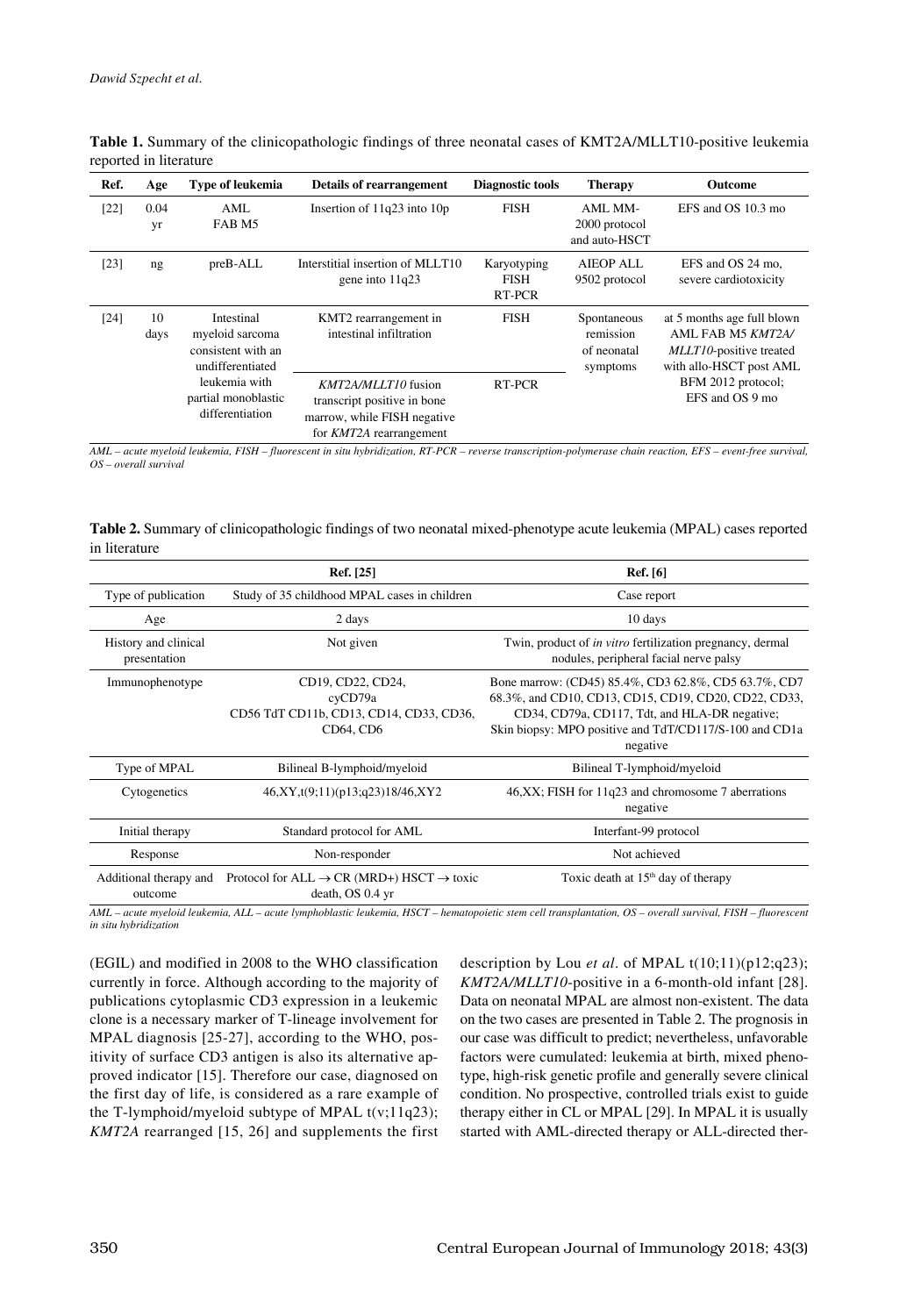apy and switches if the initial treatment fails [27], though recently limited data have emerged suggesting that higher remission rates are achieved with acute lymphoblastic leukemia-like induction regimens. Allogenic bone marrow transplantation in first remission may be associated with improved survival compared with consolidation chemotherapy [29].

In conclusion, we have presented a case of a 1-dayold neonate with MPAL showing co-expression of myeloid and T-lymphoid markers and carrying complex translocation t(10;11)(p12;q23) with *KMT2A/MLLT10*  rearrangement. It underscores that CL has to be included in differential diagnosis of neonates, requires in-depth immunophenotypic, molecular, genetic studies and remains a therapeutic challenge.

## **Acknowledgements**

All procedures performed in the study were in accordance with the ethical standards of the institutional and/or national research committee and with the 1964 Helsinki declaration and its later amendments or comparable ethical standards.

Informed consent was obtained from parents of the patient.

The authors wish to thank Benigna Konatkowska for being an important contributor to the therapy of the patient.

*The authors declare no conflict of interest.*

#### **References**

- 1. van der Linden MH, Creemers S, Pieters R (2017): Diagnosis and management of neonatal leukaemia. Semin Fetal Neonatal Med 17: 192-195. doi: 10.1016/j.siny.2012.03.003
- 2. Lillington DM, Young BD, Berger R, et al. (1998): The t(10;11)(p12;q23) translocation in acute leukaemia: a cytogenetic and clinical study of 20 patients. European 11q23 Workshop participants. Leukemia 12: 801-804.
- 3. Pansy J, Morris N, Resch B (2015): Extensive blueberry muffin rash in a neonate. Arch Dis Child Fetal Neonatal Ed 100: F115.
- 4. Dinulos JG, Hawkins DS, Clark BS, Francis JS (1997): Spontaneous remission of congenital leukemia. J Pediatr 131: 300- 303. doi: 10.1016/S0022-3476(97)70170-7
- 5. Meyer C, Hofmann J, Burmeister T, et al. (2013): The MLL recombinome of acute leukemias in 2013. Leukemia 27: 2165-2176. doi: 10.1038/leu.2013.135
- 6. Ergin H, Özdemir ÖM, Karaca A, et al. (2015): A newborn with congenital mixed phenotype acute leukemia after in vitro fertilization. Pediatr Neonatol 56: 271-274. doi: 10.1016/j. pedneo.2013.03.016
- 7. Dworzak MN, Buldini B, Gaipa G, et al. (2018): AIEOP-BFM consensus guidelines 2016 for flow cytometric immunophenotyping of pediatric acute lymphoblastic leukemia. Cytometry B Clin Cytom 94: 82-93. doi: 10.1002/cyto.b.21518
- 8. Burmeister T, Meyer C, Gröger D, et al. (2017): Evidence-based RT-PCR methods for the detection of the 8 most common MLL aberrations in acute leukemias. Leuk Res 39: 242-247. doi: 10.1016/j.leukres.2014.11.017
- 9. Bresters D, Reus AC, Veerman AJP, et al. (2002): Congenital leukaemia: The Dutch experience and review of the literature. Br J Haematol 117: 513-524. doi: 10.1046/j.1365- 2141.2002.03459.x
- 10. Bayhan T, Çiki K, Tavil B, et al. (2015): An infant with congenital leukemia cutis and AML-M5 with MLL gene rearrangement. J Pediatr Hematol Oncol 37: 566-567.
- 11. Picone S, Aufieri R, Bressan K, Paolillo P (2014): Leukemia cutis in an infant with congenital leukemia and tetralogy of fallot. J Clin Neonatol 3: 122-123. doi: 10.4103/2249- 4847.134715
- 12. Lee EG, Kim TH, Yoon MS, Lee HJ (2013): Congenital leukemia cutis preceding acute myeloid leukemia with t(9;11) (p22;q23), MLL-MLLT3. J Dermatol 40: 570-571. doi: 10.1111/1346-8138.12164
- 13. Isaacs H (2003): Fetal and neonatal leukemia. J Pediatr Hematol Oncol 25: 348-361. doi: 10.1097/00043426-200305000- 00002
- 14. Balgobind BV, Raimondi SC, Harbott J, et al. (2009): Novel prognostic subgroups in childhood 11q23/<em&gt;MLL&lt;/ em>-rearranged acute myeloid leukemia: results of an international retrospective study. Blood 114: 2489-2496.
- 15. Swerdlow SH, Campo E, Harris NL, et al. (2008): WHO Classification of Tumours of Haematopoietic and Lymphoid Tissues. Lyon, France. World Health Organ Classification Tumours Haematop Lymphoid Tissue. doi: 10.1017/ CBO9781107415324.004
- 16. Morerio C, Rapella A, Tassano E, et al. (2005): MLL-MLLT10 fusion gene in pediatric acute megakaryoblastic leukemia. Leuk Res 29: 1223-1226. doi: 10.1016/j.leukres.2005.03.008
- 17. DiNardo CD, Tang G, Pemmaraju N, et al. (2015): Acute myeloid leukemia with t(10;11): a pathological entity with distinct clinical presentation. Clin Lymphoma Myeloma Leuk 15: 47- 51. doi: 10.1016/j.clml.2014.06.022
- 18. Klaus M, Schnittger S, Haferlach T, et al. (2003): Cytogenetics, fluorescence in situ hybridization, and reverse transcriptase polymerase chain reaction are necessary to clarify the various mechanisms leading to an MLL-AF10 fusion in acute myelocytic leukemia with 10;11 rearrangement. Cancer Genet Cytogenet 144: 36-43. doi: 10.1016/S0165-4608(02)00876-2
- 19. Gore L, Ess J, Bitter MA, et al. (2000): Protean clinical manifestations in children with leukemias containing MLL-AF10 fusion. Leukemia 14: 2070-2075. doi: 10.1038/sj.leu.2401966
- 20. Beverloo HB, Le Coniat M, Wijsman J, et al. (1995): Breakpoint heterogeneity in t(10;11) translocation in AML-M4/M5 resulting in fusion of AF10 and MLL is resolved by fluorescent in situ hybridization analysis. Cancer Res 55: 4220-4224.
- 21. Morerio C, Rosanda C, Rapella A, et al. (2002): Is t(10;11) (p11.2;q23) involving MLL and ABI-1 genes associated with congenital acute monocytic leukemia? Cancer Genet Cytogenet 139: 57-59. doi: 10.1016/S0165-4608(02)00616-7
- 22. Stasevich I, Utskevich R, Kustanovich A, et al. (2006): Translocation (10;11)(p12;q23) in childhood acute myeloid leukemia: incidence and complex mechanism. Cancer Genet Cytogenet 169: 114-120. doi: 10.1016/j.cancergencyto.2006.03.011
- 23. Angioni A, La Starza R, Mecucci C, et al. (1998): Interstitial insertion of AF10 into the ALL1 gene in a case of infant acute lymphoblastic leukemia. Cancer Genet Cytogenet 107: 107- 110. doi: 10.1016/S0165-4608(98)00105-8